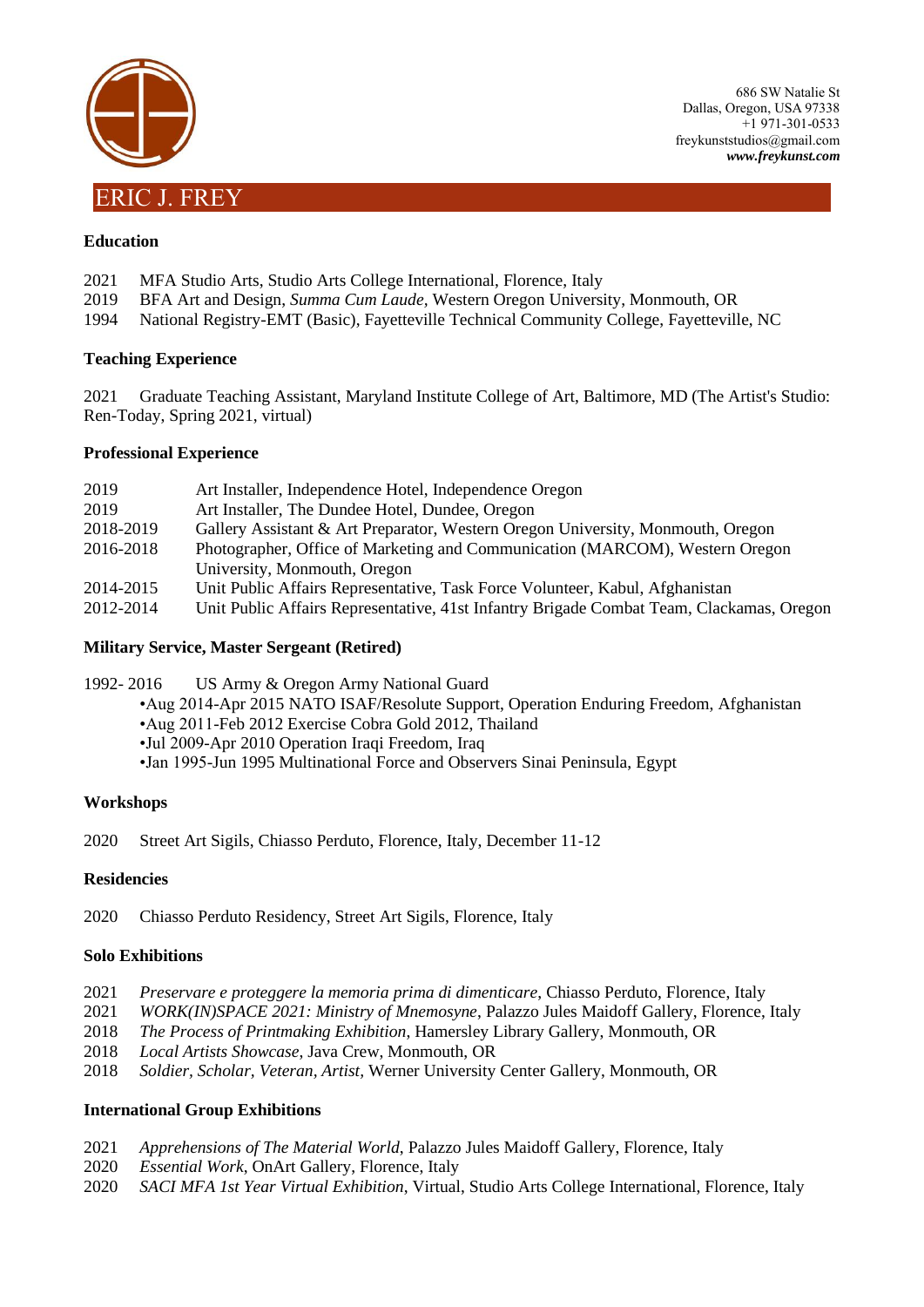- *SACI End-of-Term Spring 2020 Digital Exhibition*, Virtual, Studio Arts College International, Florence, Italy
- *The Collector's Guide to the Corporeal Archive*, OnArt Gallery, Florence, Italy

# **Regional / Local Group Exhibitions**

- *WOU Award Exhibition*, Bush Barn Art Center, Salem, OR
- *Recent Graduates Exhibition*, Blackfish Gallery, Portland, OR
- *WOU BFA Graduates Exhibition*, Cannon Gallery of Fine Art, Monmouth, OR
- *51st Annual WOU Juried Student Art Exhibition*, Cannon Gallery of Fine Art, Monmouth, OR
- *Bachelor of Fine Arts Winter Show*, Hamersley Library Gallery, WOU, Monmouth, OR
- *Off The Press*, Gretchen Schuette Gallery of Art, Salem, OR
- *Bachelor of Fine Arts Fall Show*, Werner University Center Gallery, WOU, Monmouth, OR
- *Big Ink II*, Bend Art Center, Bend, Oregon
- *Emerald Print Exchange*, Print Arts Northwest & Whiteaker Printmakers National print exchange and
- exhibition, Out on a Limb Gallery, Eugene, OR; Whiteaker Printmakers, Eugene, OR; Multnomah Arts Center, Portland, OR; Pacific Northwest College of Art, Portland, OR
- *RAW Artist Showcase, OVATION*, Roseland Theater, Portland, OR

*Oregon State Fair 2018*, Visual Arts, Fine Art, and Poetry exhibitions, Oregon State Fairgrounds, Salem, OR

- *Radius 25*, Group Exhibition, Salem Art Association, Salem, OR
- *50th Annual WOU Juried Student Art Exhibition*, Cannon Gallery of Fine Art, Monmouth, OR
- *Oregon State Fair 2017*, Visual Arts, Fine Art exhibitions, Oregon State Fairgrounds, Salem, OR
- *Salem Salon 2017*, Bush Barn Art Center, Salem, OR
- *Inaugural WOU Veterans Print Project*, Werner University Center Gallery, Monmouth, OR
- *49th Annual WOU Juried Student Art Exhibition*, Cannon Gallery of Fine Art, Monmouth, OR

# **Photo Salons**

- *Oregon Salon of Photography*, Oregon State Fairgrounds, Salem, OR
- *Oregon Salon of Photography*, Oregon State Fairgrounds, Salem, OR
- *Oregon Salon of Photography*, Oregon State Fairgrounds, Salem, OR
- *1st Greek Photographic Circuit*, Salon Santorini, Santorini, Greece; Salon Mykonos, Cyprus, Greece; Salon Rhodes, Rhodes, Greece
- *Circuit Exhibition of Photography "Portrait 2013"*, 1st Exhibition of Photography, Vidin, Bulgaria
- *Oregon Salon of Photography*, Oregon State Fairgrounds, Salem, OR
- *Joshua Tree National Park Association 75th Anniversary Photo Competition*, Joshua Tree National Park, Oasis Visitors Center, Twenty-nine Palms CA
- *Fotoferia International Exhibition "The Wonder of Light"*, Kołobrzeg, Poland
- *Beauty of Face and Body*, Centre for Photo and Film Culture Serbia, Belgrade, Serbia
- *"Streets" International Exhibition of Art Photography*, Center for Culture Trajko Prokopiev Kumanovo, Kumanovo, Republic of Macedonia
- *Prvi Internacionalni Salon Fotografije "ŽENA"*, Novi Sad, Serbia
- *8th Holland International Image Circuit, 14th Tribute to Color salon*, Schouwburg Cool Kunst en Cultuur, Heerhugowaard, Netherlands
- *"Exposed" International salon of Photography*, Foto Klub Kamnik, Kamnik, Slovenia
- *Oregon Salon of Photography*, Oregon State Fairgrounds, Salem, OR
- *3rd Finland International Digital Circuit, 2nd Imagination salon*, Lempäälä, Finland
- *24th Concorso Internazionale Immagini Fotografiche "Il Mosaico"*, Ravenna, Italy
- *5th International Salon of Digital Photography Celje*, Metropol Cinema Theater, Celje, Slovenia
- *1st Internacionalni Salon Fotografije* Novi Sad, Novi Sad, Serbia
- *1st International Exhibition of Photography Leskovac,* Association Region and Cultural Center, Leskovac, Serbia
- *34th Oregon Salon of Photography*, Oregon State Fairgrounds, Salem, OR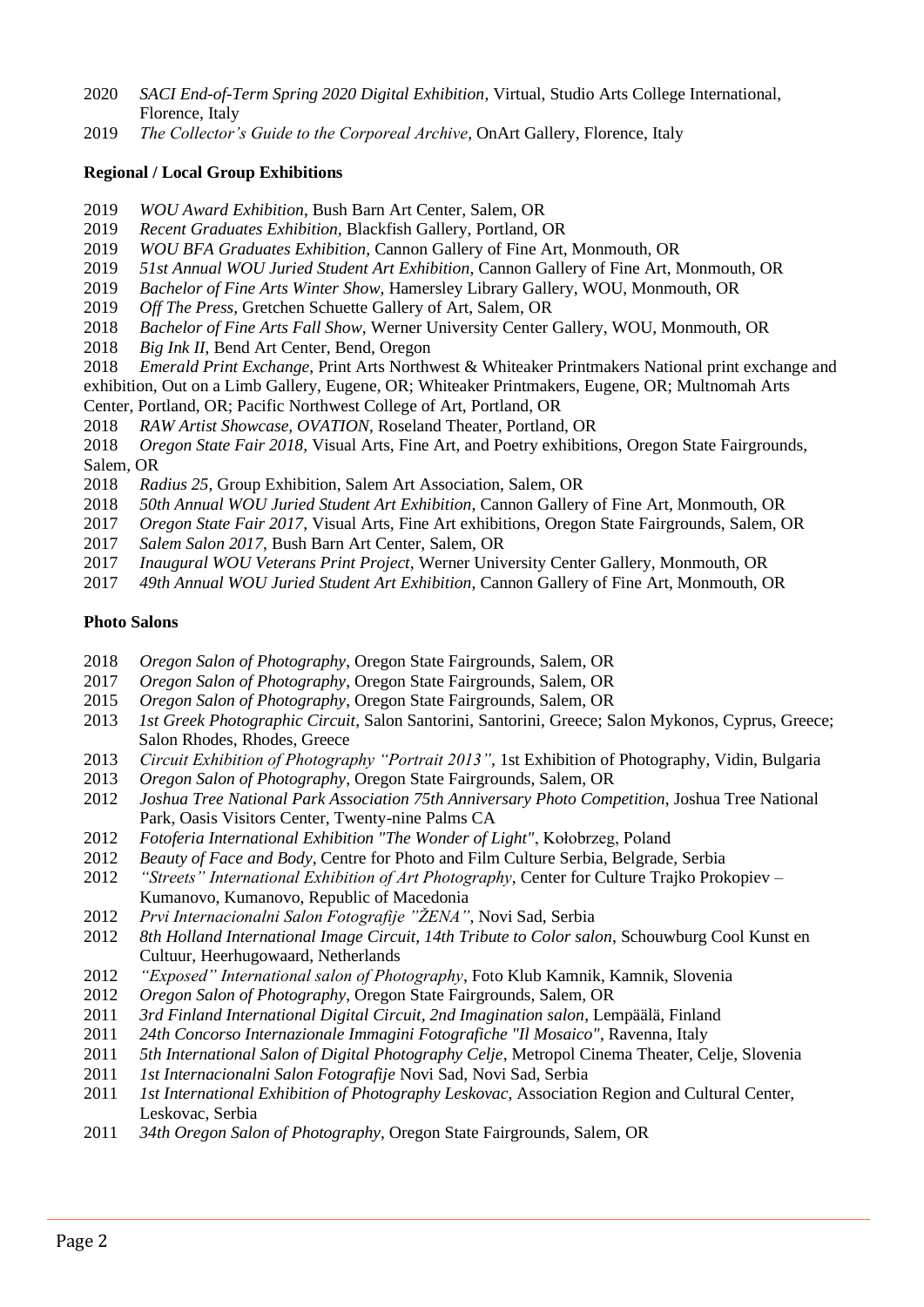#### **Lectures & Presentations**

- 2020 Presenter, *SACI DISx Talks: MFA in Studio Art Students Present Recent Works*, virtual presentation, Florence Italy. https://saci-florence.edu/saci-disx-talks-mfa-studio-art-students-present-recent-works
- 2020 Presenter, *Essential Work: MFA in Studio Art 2020 Exhibition*, virtual presentation, Florence Italy. https://saci-florence.edu/essential-work-mfa-studio-art-2020-exhibition
- 2020 Artist Presentation, *Virtual Open Studios*, SACI Global Studios; Studio Arts College International, Florence, Italy https://www.facebook.com/events/675598306524502/
- 2019 Presenter, *Generation Z (iGen) Anthropology Project*, *The Collector's Guide to the Corporeal Archive*, ONART Gallery, Studio Arts College International, Florence, Italy
- 2019 Presenter, *#WOUBorderWall,* Interplay of Art & Science Presentations; Western Oregon University Academic Excellence Showcase, Monmouth, OR
- 2018 Presenter, *Art Portfolio Presentation*, Art & Design Portfolio Presentations; *Wreckreational Fishing*, Literature, Writing and Linguistics, Western Oregon University Academic Excellence Showcase, Monmouth, OR
- 2017 Co-Presenter, *Street Puppets to Promote Environmental Science*, Artistic Exploration in Natural, Social and Behavioral Science, Presenter, Western Oregon University Academic Excellence Showcase, Monmouth, OR

## **Curatorial Work**

- 2019 Curator, *Alfred P. Maurice Retrospective, Post Humus Retrospective Exhibition*, Cannon Gallery of Fine Art & Hamersly Library Gallery, Monmouth, OR
- 2019 Co-Curator, *51st Annual Western Oregon University Juried Student Art Exhibition*, Dan and Gail Cannon Gallery of Art, Monmouth, OR (Juror: Patricia Vázquez Gómez, Professor, Portland State University, Portland, OR)

#### **Collaborative Projects/Participatory Art Projects**

- 2020 Collaborating Street Artist, *Street Art Sigils (#streetartsigils)*, Florence, Italy
- 2019 Artist, *Generation Z (iGen) Anthropology Project*, Florence, Italy
- 2018-19Artist, *#WOUBorderWall*, Participatory Art Project, Western Oregon University, Monmouth, OR
- 2019 Veteran Coordinator, *2nd Western Oregon University Veterans Print Project*, Werner University Center Gallery, Monmouth, OR
- 2019 Artist, *#SmashingThroughStereotypes*, Participatory Art Project, Western Oregon University, Monmouth, OR
- 2018 Artist, *Selfie Sculpture*, Interactive Art Project, Western Oregon University, Monmouth, OR
- 2017 Veteran Coordinator, *Inaugural Western Oregon University Veterans Print Project*, Werner University Center Gallery, Monmouth, OR
- 2017 Co-Artist, *Peoples' Climate March PDX Street Puppets*, OPAL PDX, Portland, OR (Constructed and performed in collaboration with June Wayne and Vanessa Rios-Castro)

#### **Press & Publications**

- 2021 *Apprehensions of the Material World - SACI 2021 MFA Exhibition Catalog*, Studio Arts College International
- 2021 Eric Frey, Archiving Memories as an Artistic Practice, Research Paper, Studio Arts College International
- 2020 Eric Frey *No* Monochrome, Human-Issue 12, Murze
- 2018 Eric J. Frey *The Kiss* Relief Print, *See The Light* Aquatint Print, Northwest Passage Fall edition, Western Oregon University
- 2018 Eric J. Frey *Volvere* Sculpture, *Fish Bones and Frying Pans* Poem, *Contemplation* Relief Print, Northwest Passage Spring edition, Western Oregon University
- 2018 Eric J. Frey *Grenan in Skagen, Denmark* Poem, *Wreckreational Fishing* Installation and Essay, Northwest Passage Winter edition, Western Oregon University
- 2018 Lisa Catto, *Q&A with Eric Frey, a Soldier, Scholar, Veteran, and Artist* WOU Stories, Western Oregon University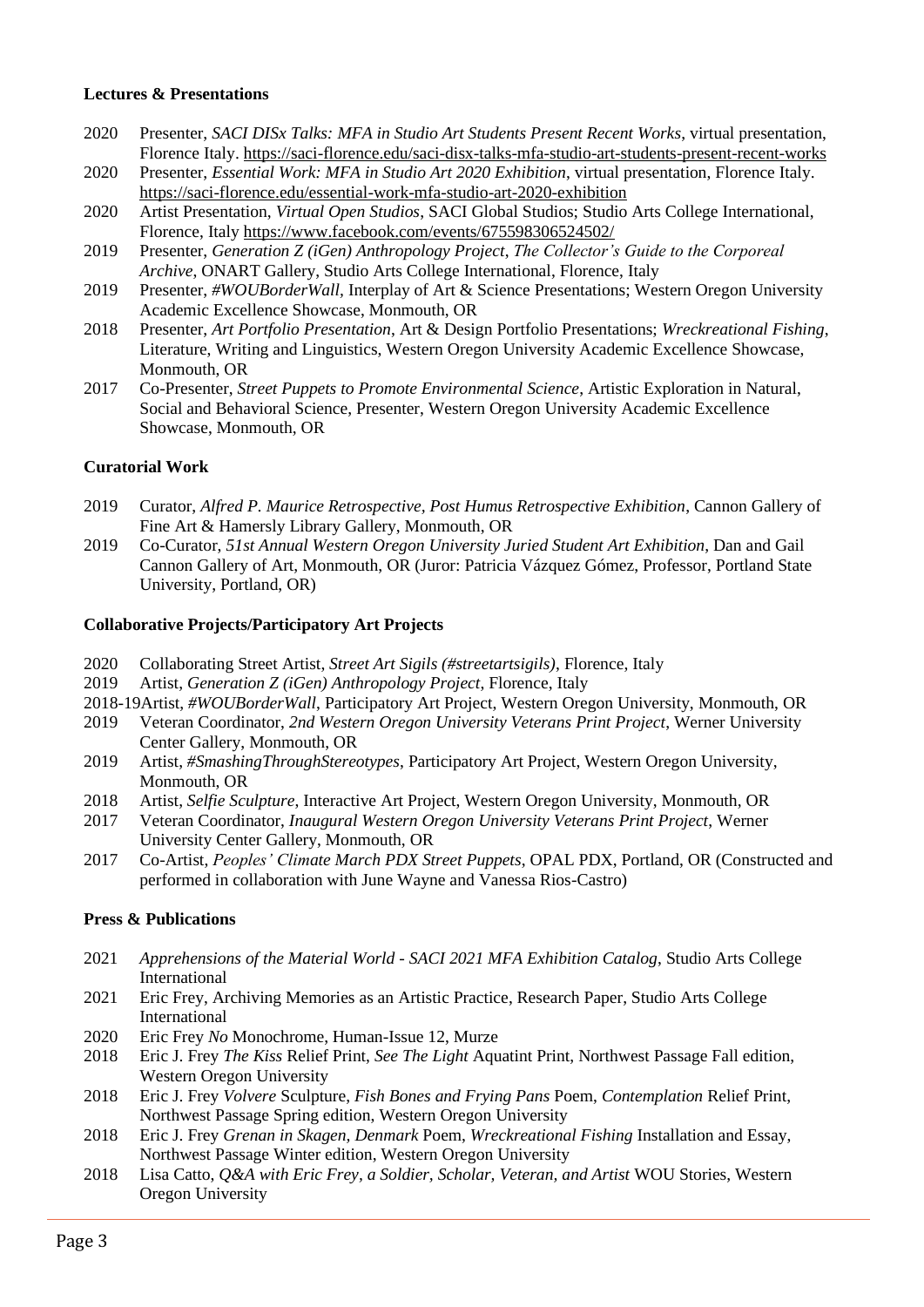- 2018 Sam Dunaway, *Art as a Metaphor for Life* The Western Oregon Journal, Western Oregon University
- 2017 Eric J. Frey *Afghan Woman with Child* Monotype, *Iwakuni MCAS* Monotype, *Leaving Kabul* Mixedmedia Monoprint, Northwest Passage Fall edition, Western Oregon University
- 2017 Deborah Rezell, *Creative Arts: Sculpture Design Sequence* WOU-TV Western Oregon University
- 2017 Eric J. Frey *Zeg Kaas (Say Cheese)* Photograph, *Never Forget* Photograph, Northwest Passage Spring edition, Western Oregon University
- 2017 Michael Hjelmstad, *Legion helps Student Veterans of America fulfill its mission*, The American Legion Veterans Education Center
- 2014 MSgt Eric J. Frey, *Oregon Army National Guards 1-82 Cavalry Squadron Trains Same Way They Fight with Missiles,* Defense Video and Imagery Distribution,
- 2012 Jalayna Lagomarsino, *Oregon Army Guard units honored with Meritorious Unit Citations* Oregon Sentinel, Fall 2012 Vol. 10, Issue 4 Oregon National Guard
- 2012 Mike Francis, *Korean War vet medals, unit awards, Lewis-McChord PTSD recap,* The Oregonian
- 2012 MSgt Eric J. Frey, *41 Infantry Brigade Combat Team Honored With Meritorious Unit Citation,* Defense Video and Imagery Distribution

## **Art Awards**

- 2020 COCA2020, 2nd Selection, Photography Project, Center of Contemporary Artists, Rome, Italy
- 2019 51st WOU Juried Student Exhibition, Monmouth, OR
- •Werner University Center Serendipity Award, WOU Bookstore Awards
- 2019 Outstanding Student in Art History, WOU Art Department, WOU, Monmouth, OR
- 2019 Regional Level National Veterans Creative Arts Festival, Portland Region, Portland VA, Portland, OR

•First Place Printmaking, First Place Carving

- 2018 Oregon State Fair 2018, Art & Craft exhibitions, Juried Exhibition; Oregon State Fairgrounds, Salem •Best of Division- Ceramics, First Place-Ceramic Sculpture, First Place-Hand Built Ceramics, First Place- Abstract Wood Carving, Second Place-Free Verse Poetry, Honorable Mention- 3D Fine Art
- 2018 50th Annual WOU Juried Student Art Exhibition, Monmouth, OR •Best of Show Jurors Choice Award, Honorable Mention Jurors Choice Award, WOU Bookstore Awards
- 2018 Regional Level National Veterans Creative Arts Festival, Portland Region, Portland VA, Portland, OR

•First Place-Applied Art Mixed Media, First Place-Sculpture, First Place-Combat Art, First Place-Poetry

- 2017 Oregon State Fair, Juried Fine Art Exhibition, Salem, OR •Third Place Award-Sculpture
- 2017 49th Annual WOU Juried Student Art Exhibition, Monmouth, OR •Third Place Jurors Choice Award, WOU Bookstore Award

#### **Scholarships**

- 2020 MFA Studio Arts scholarship, SACI, Florence, Italy
- 2019 MFA Studio Arts scholarship, SACI, Florence, Italy
- 2018 ASTAR Printmaking Scholarship, WOU, Monmouth, OR
- 2018 Twila Domine Memorial Scholarship for Creative Arts, WOU, Monmouth, OR
- 2017 ASTAR Sculpture Scholarship, WOU, Monmouth, OR

# **Collections (Public/Business)**

College of Liberal Arts and Sciences, Humanities Department, Western Oregon University, Monmouth, OR College of Education, Western Oregon University, Monmouth, OR

Headquarters 41<sup>st</sup> IBCT, Clackamas, OR

Headquarters, 2-162 IN BN, Springfield, OR

Company B, 2-162 In BN, Corvallis, OR

Werner University Center, Western Oregon University, Monmouth, OR

Big Ink LLC, New Market, NH www.bigink.org/project/eric-frey/